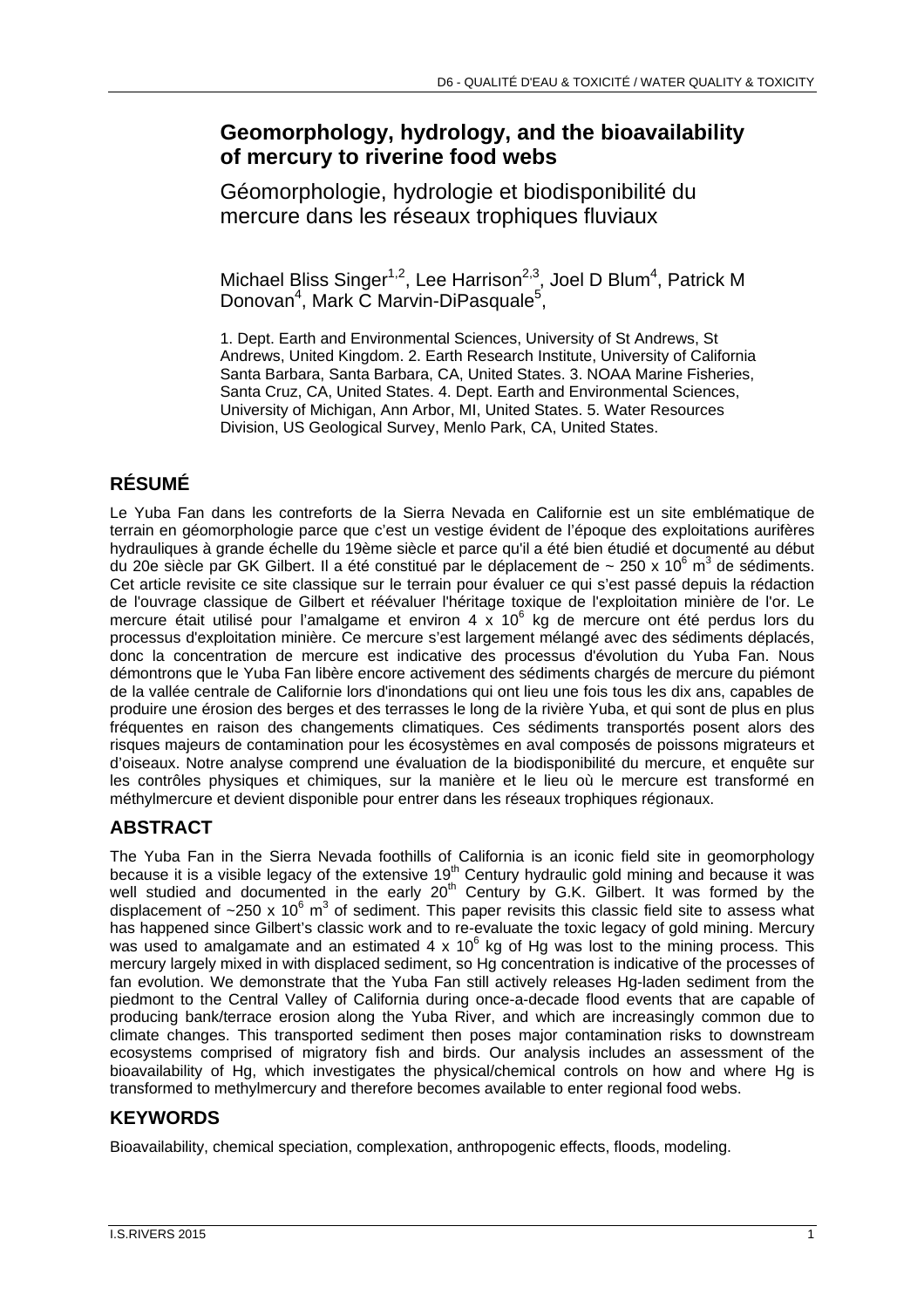#### **GEOMORPHOLOGY, HYDROLOGY, AND THE BIOAVAILABILITY OF MERCURY TO RIVERINE FOOD WEBS**

The interrelationships between hydrologically driven evolution of legacy landscapes downstream of major mining districts and the contamination of lowland ecosystems are poorly understood over centennial time scales. Here, we demonstrate within piedmont valleys of California's Sierra Nevada, through new and historical data supported by modeling, that anthropogenic fans produced by 19th century gold mining comprise an episodically persistent source of sediment-adsorbed Hg to lowlands. Within the enormous, iconic Yuba Fan, we highlight (i) an apparent shift in the relative processes of fan evolution from gradual vertical channel entrenchment to punctuated lateral erosion of fan terraces, thus enabling entrainment of large volumes of Hg-laden sediment during individual floods, and (ii) systematic intrafan redistribution and downstream progradation of fan sediment into the Central Valley, triggered by terrace erosion during increasingly long, 10-y flood events. Each major flood apparently erodes stored sediment and delivers to sensitive lowlands the equivalent of ~10–30% of the entire postmining Sierran Hg mass so far conveyed to the San Francisco Bay-Delta (SFBD). This process of protracted but episodic erosion of legacy sediment and associated Hg is likely to persist for >104 y. It creates, within an immense swath of river corridor well upstream of the SFBD, new contaminated floodplain surfaces primed for Hg methylation and augments/replenishes potential Hg sources to the SFBD. Anticipation, prediction, and management of toxic sediment delivery, and corresponding risks to lowland ecology and human society globally, depend on the morphodynamic stage of anthropogenic fan evolution, synergistically coupled to changing frequency of and duration extreme floods.

Bioavailability of sediment-adsorbed contaminants to food webs in river corridors is typically controlled by biological, chemical, and physical factors, but understanding of their respective influences is limited due to a dearth of landscape-scale investigations of these biogeochemical links. Studies that account for the dynamics and interactions of hydrology and sediment transport in affecting the reactivity of sediment-adsorbed heavy metals such as mercury (Hg) are particularly lacking. Sequences of flood events generate complex inundation histories with banks, terraces, and floodplains that have the potential to alter local redox conditions and thereby affect the oxidation of elemental Hg0 to inorganic Hg(II), and the microbial conversion of Hg(II) to methylmercury (MeHg), potentially increasing the risk of Hg uptake into aquatic food webs. However, the probability distributions of saturation/inundation frequency and duration are typically unknown for channel boundaries along sediment transport pathways, and landscape-scale characterizations of Hg reactivity are rare along contaminated rivers.

This research provides the first links between the dynamics of physical processes and biochemical processing and uptake into food webs in fluvial systems beset by large-scale mining contamination. Here we present new research on Hg-contaminated legacy terraces and banks along the Yuba River anthropogenic fan, produced by 19th C. hydraulic gold mining in Northern California. To assess the changes in Hg(II) availability for methylation and MeHg bioavailability into the food web, we combine numerical modeling of streamflow with geochemical assays of total Hg and Hg reactivity to identify hot spots of toxicity within the river corridor as a function of cycles of wetting/drying. We employ a 3D hydraulic model to route historical streamflow hydrographs from major flood events through the Yuba and Feather Rivers into the Central Valley to assess the frequency and duration of saturation/inundation of channel boundary sediments. We compare these spatiotemporal modeling results to sediment total Hg and stannous chloride 'reducible' Hg(II) concentrations (the latter as a proxy for Hg(II) availability for methylation) along this ~70 km swath of river corridor. Finally, we evaluate these potential hot spots of Hg toxicity against MeHg concentrations in local aquatic biota at several trophic levels. The research will provide the basis for new models describing the evolution of toxic substances in river corridors and may prove helpful in explaining the contribution of Hg to food webs of the San Francisco Bay-Delta as an enduring legacy of California's 19th C. Gold Rush.